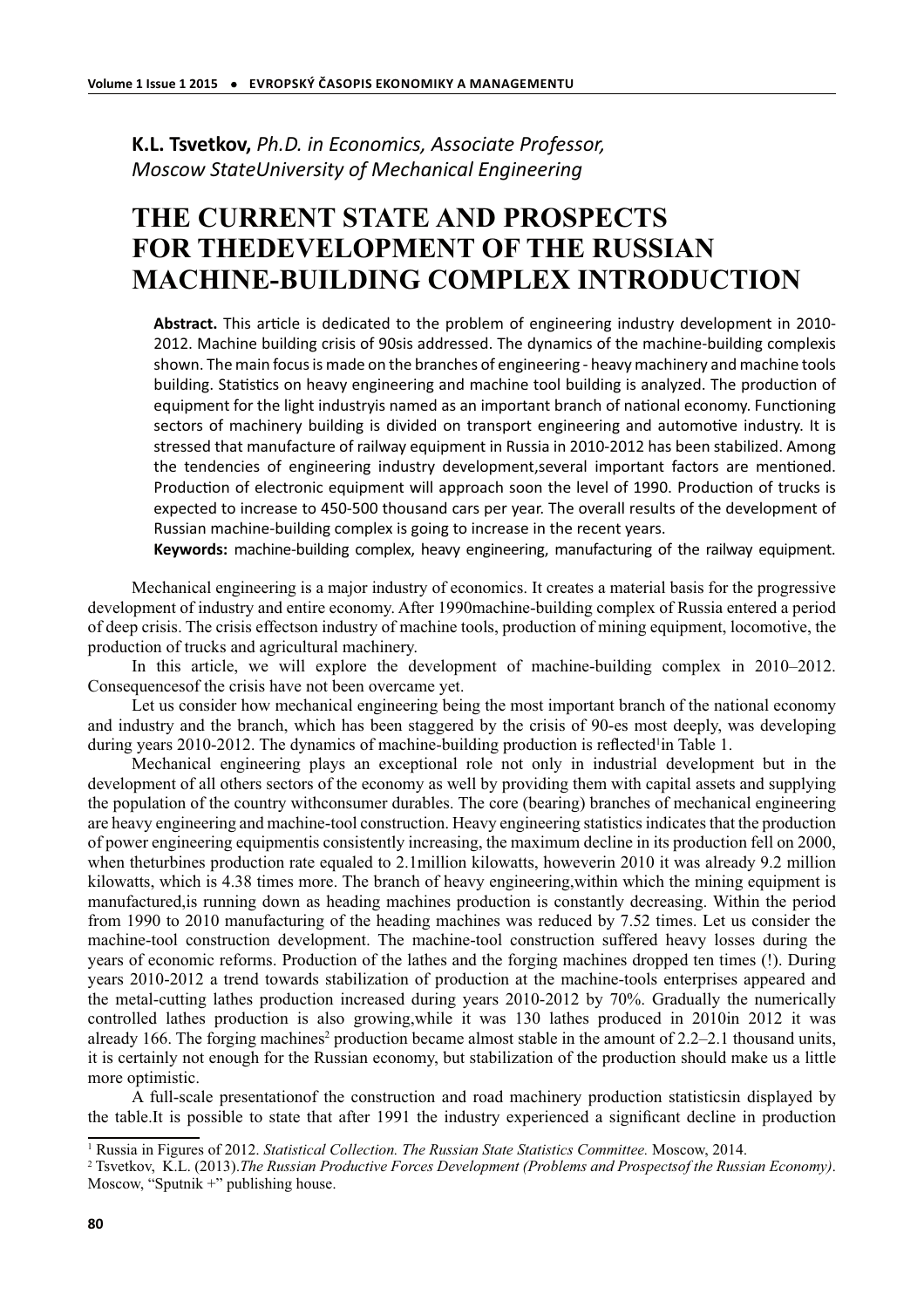| Product name                                            | ັ_<br><b>Measuring unit</b> | 1990  | 1995 | 2000  | 2005  | 2010    | 2012  |
|---------------------------------------------------------|-----------------------------|-------|------|-------|-------|---------|-------|
| Turbines                                                |                             |       |      |       |       |         |       |
| Turbines                                                | million kilowatts           | 12.5  | 5.1  | 2.1   | 5.0   | 9.2     | 7.9   |
| Heading machines                                        | piece                       | 406   | 128  | 93    | 80    | 54      | ۰     |
| Metal-cutting lathes                                    | thousand pieces             | 74.2  | 18.0 | 8.9   | 4.9   | 2.0     | 3.4   |
| Including numerically controlled lathes                 | thousand pieces             | 16.7  | 0.28 | 0.18  | 0.28  | 0.13    | 0.166 |
| Forging machines                                        | thousand pieces             | 27.3  | 2.2  | 1.2   | 1.5   | 2.2     | 2.1   |
| Electric overhead cranes<br>(including special ones)    | piece                       | 2943  | 370  | 638   | 729   | 2500    | 3000  |
| Wheel-mounted cranes                                    | thousand pieces             | 14.0  | 3.7  | 2.4   | 4.7   | 2.9     | 4.8   |
| Tower cranes with 5 tons and above<br>carrying capacity | piece                       | 2526  | 130  | 36    | 286   | 62      | 152   |
| Excavators                                              | thousand pieces             | 23.1  | 5.2  | 3.4   | 3.6   | 2.1     | 1.9   |
| <b>Bulldozers</b>                                       | thousand pieces             | 14.1  | 2.4  | 3.0   | 1.8   | 0.91    | 1.37  |
| Motor graders                                           | thousand pieces             | 4.8   | 1.2  | 1.7   | 1.0   | 0.94    | 0.86  |
| Wheeled tractors                                        | thousand pieces             | 92.6  | 10.8 | 6.9   | 4.5   | 6.9     | 13.6  |
| Tractor-mounted sowers                                  | thousand pieces             | 51.1  | 1.6  | 5.2   | 6.5   | 1.8     | 2.3   |
| Tractor-drawn cultivators                               | thousand pieces             | 101   | 2.0  | 4.7   | 8.8   | 25.6    | 24.2  |
| Grain combine harvesters                                | thousand pieces             | 65.7  | 6.2  | 5.2   | 7.5   | 4.3     | 5.8   |
| Forage combine harvesters                               | thousand pieces             | 10.1  | 0.5  | 0.5   | 0.7   | 0.3     | 0.9   |
| Feed grinders                                           | thousand pieces             | 0.4   | 1.1  | 2.3   | 3.2   | 81.1    | 89.1  |
| Milking machines                                        | thousand pieces             | 30.7  | 0.53 | 0.39  | 0.33  | $8.0\,$ | 3.6   |
| Crawler-mounted tractors                                | thousand pieces             | 121   | 10.4 | 12.4  | 4.1   | 0.8     | 1.23  |
| Spinning machines                                       | thousand pieces             | 1.51  | 0.13 | 0.008 | 0.02  |         |       |
| Weaving looms                                           | thousand pieces             | 18.34 | 1.89 | 0.095 | 0.095 | 0.003   | 0.064 |

## **Production of main types of machinery and equipment**

**Tab. 1**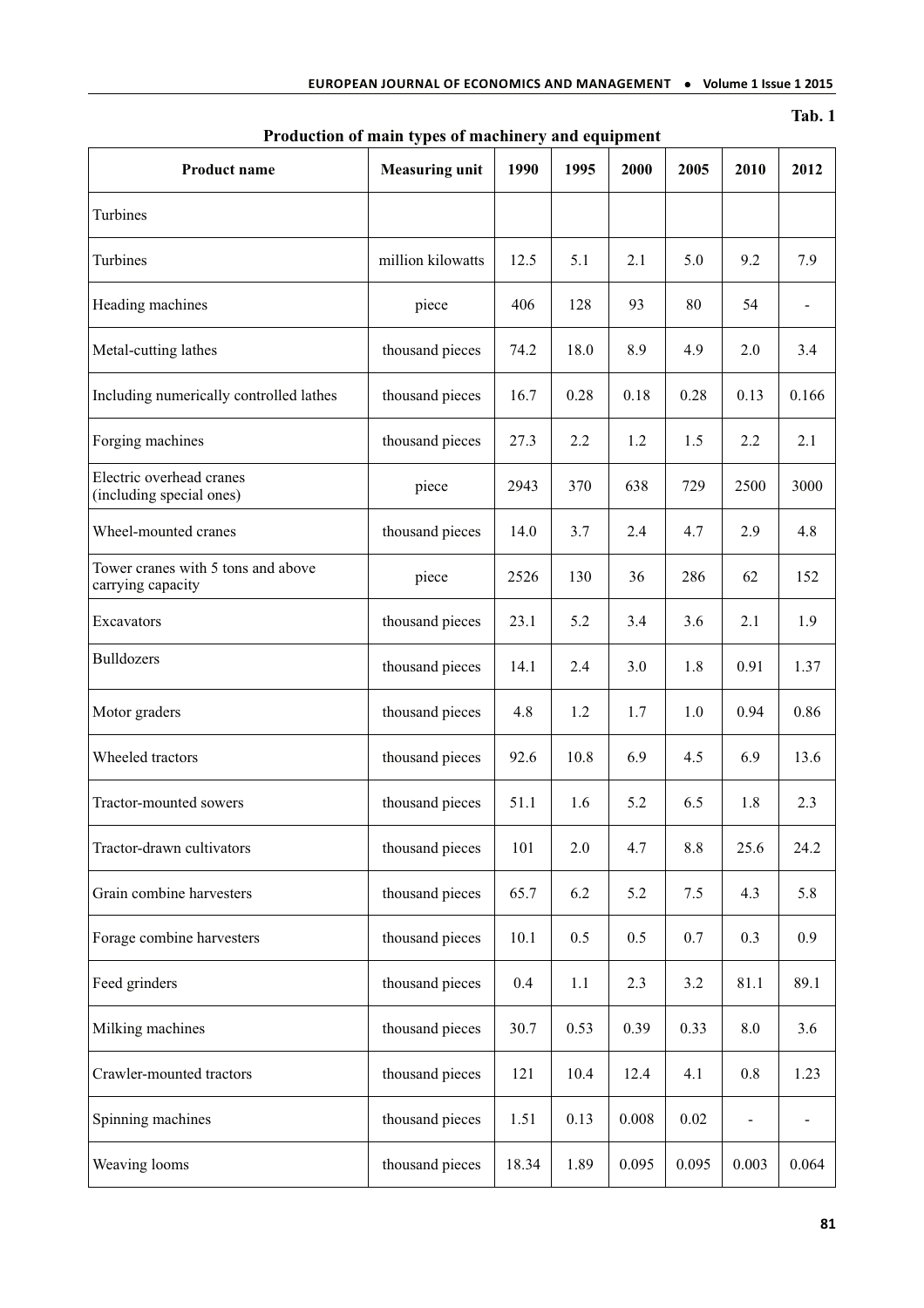but the situation has stabilized by 2010-2012, thus the overhead cranesproduction increased by 12% for that period, the wheel-mounted cranes manufacturing rose by 65.5% (but still was behind the level of 1990), and the production of bulldozersincreased by 50.5%. In 2010-2012 the restoration of manufacturing of the tower cranes, which are the most important construction units, was set in. Their production increased by 2.45 times during years 2010-2012. At the same time the decline in the production of excavators (9.6%) and motor graders (8.6%)continued. Basing on the statistics one can conclude the following:

– Production within the branch in point is most closely connected with the situation in the Russian construction industry because a vast scale of house building [including cottage one] as well as road construction in our country is being conducted, and thenthe production of the equipment essential for these types of activities is mostly demanded.

– There is a need to improve the quality, to increase the specific capacity, reliability, maintainability and the ability to work in severe frosts and the ergonomics of the machinery produced at the machine-building enterprises.

Nextthe production of the agricultural machinery and equipment is going to be analyzed. The stabilization of production is characteristic of that branch of the machine-building complex. For instance, production of the grain combine harvesters increased by 34.88% within 2010-2012 [but in relation to 1990itfell by 11.3 times in 2012]. Tractors production also increased. The output increased by 97.1% regarding the wheeled tractors and by 53.8% regarding the crawler-mounted tractors during 2010-2012 [however, this does not compensate for the decline in production after 1990<sup>3</sup>]. Production of the feed grinders is being stepped upsuccessfully while production of the tractor-drawn cultivators and the tractor-mounted sowers is being restored. It is impossible to revive the machine-building sector without the grain combine harvesters and tractors production being restored. In our opinion, manufacturing should be increasedto 20-30 thousand pieces of the grain harvesters and to 5-8 thousand pieces of the forage harvesters, it is also necessary to restorethe production of the potato harvesters and to extend the output of the wheeled tractors to 35-40 thousand pieces and to 20-24 thousand pieces of the crawler-mounted tractors.

Production of the equipment for the light industry is the next step of our observation. There is extremely scarce information about this sector in a statistical collection of the State Statistics Committee, however the depiction of manufacturing during 2010-2012 can be based even on these data. It gives facts about the spinning machines only for 2005 when 20 spinning machineswere produced; manufacturing of theweaving looms quickened in 2012 and amounted to 64 pieces produced. It is an indisputable progress comparing to 3 pieces produced in 2010, but does not meet the demand of the Russian textile industry.

The table below represents the production within the transport engineering and the automobile industry in 2010-2012<sup>4</sup> .

| The railway equipment manufacturing |                       |                          |      |      |                              |                          |                              |  |
|-------------------------------------|-----------------------|--------------------------|------|------|------------------------------|--------------------------|------------------------------|--|
| <b>Product name</b>                 | <b>Measuring unit</b> | 1990                     | 1995 | 2000 | 2005                         | 2010                     | 2012                         |  |
| Electric locomotives production     |                       |                          |      |      |                              |                          |                              |  |
| unit                                | unit                  | 46                       | 12   | 21   | 45                           | 33                       | 42                           |  |
| thousand horsepower                 | thousand horsepower   | $\overline{\phantom{a}}$ | 48   | 84   | $\qquad \qquad \blacksquare$ | $\overline{\phantom{a}}$ | $\qquad \qquad \blacksquare$ |  |
| Diesel locomotives production       |                       |                          |      |      |                              |                          |                              |  |
| piece                               | piece                 |                          | 15   | 19   |                              | $\overline{\phantom{0}}$ |                              |  |
| thousand horsepower                 | thousand horsepower   |                          | 102  | 114  |                              | $\overline{\phantom{0}}$ |                              |  |
| Main-line freight cars              | thousandpieces        | 25.1                     | 7.1  | 4.0  | 35.2                         | 50.5                     | 71.7                         |  |
| Main-line passenger cars            | piece                 | 1225                     | 489  | 802  | 1221                         | 1200                     | 880                          |  |
| Including electric train cars       | piece                 |                          | 211  | 398  |                              |                          |                              |  |
| Tram-cars                           | piece                 |                          | 293  | 72   | $\overline{\phantom{0}}$     | $\blacksquare$           | $\qquad \qquad \blacksquare$ |  |
| Underground railway car             | piece                 | 307                      | 202  | 32   | 262                          | $\overline{\phantom{0}}$ |                              |  |

**Tab. 2**

<sup>3</sup> Tsvetkov, K.L. (2013).*The Russian Productive Forces Development (Problems and Prospectsof the Russian Economy).* Moscow, "Sputnik +" publishing house.

4 Russia in Figures of 2012. *Statistical Collection. The Russian State Statistics Committee.* Moscow, 2014.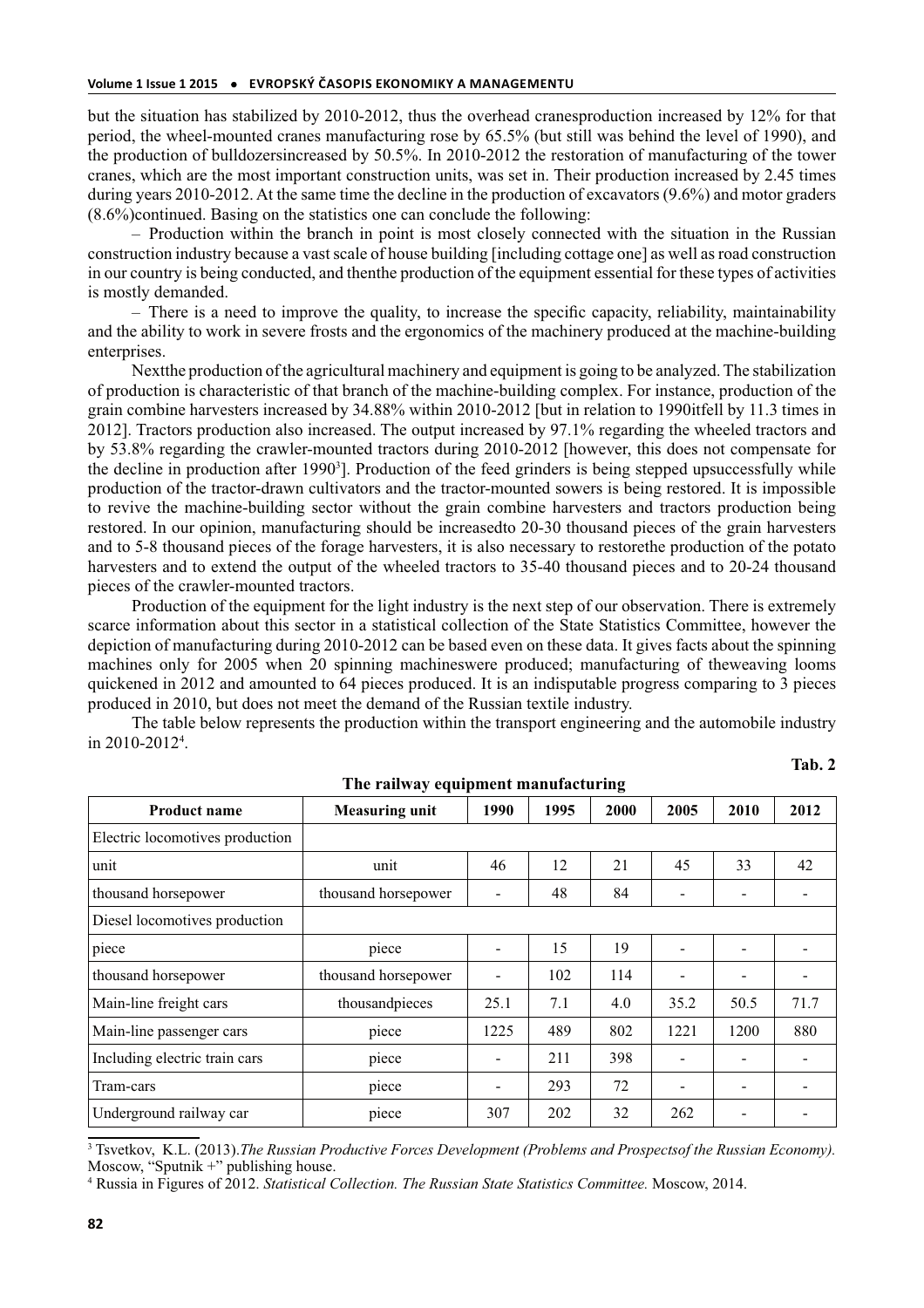| <b>Product name</b>            | <b>Measuring unit</b> | 1990 | 1995 | 2000 | 2005 | 2010 | 2012 |  |
|--------------------------------|-----------------------|------|------|------|------|------|------|--|
| Trolley buses                  | piece                 | 2308 | 340  | 498  | 812  | 397  | 390  |  |
| Trucks                         | thousand pieces       | 665  | 142  | 184  | 205  | 156  | 212  |  |
| Passenger cars                 | thousand pieces       | 1103 | 835  | 969  | 1069 | 1210 | 1964 |  |
| <b>Buses</b>                   | thousand pieces       | 51.9 | 39.8 | 54.0 | 78.2 | 40.9 | 58.0 |  |
| Motorcycles and motor-scooters | thousand pieces       | 765  | 70.3 | 29.1 | 10.2 | 10.7 | 26.8 |  |

**The automobile industry output**

**Tab. 3**

Manufacturing of the railway equipment in Russia became stable in 2010-2012. Production of electric locomotives came close to the level of 1990. There are no data on diesel locomotives production in the table, but the literary sources provide some information about the stabilization of the diesel locomotives production. Production of the passenger cars is successfully developing and, even there wasa decline in production by 26.7% in 2010-2012, production capacities created allow the Russian companies to produce 1200-1250 cars in a year, which covers the needs of passenger transportation and exports. Manufacturing of the freight cars is growing rapidly; there is a high export quota in this product segment for years 2010-2012.

Let us examine the development of the automobile industry in 2010-2012. During thatperiodproduction of the passenger cars, buses, motorcycles and scooters was growing up. Thusmanufacturingincreased by 62.3% regarding the passenger cars, by 41.8% regarding the buses andby 150.5% regarding the motorcycles and scooters. Production of the passenger cars and the buses is developing successfully. The level ofthe motorcycles and scooters production of 2010 is a "crouch start" and, accordingly, the production of thismachinery is expected to increase greatly. Production of trucks is to be considered next. Since 1995, when production of the trucks decreased by 78.7% [compared to the rate of 1990], it has stabilized at thatlevel, and though it periodically grew up to 200 thousand pieces, production of the trucks cannot be ascertained as stable. We are of the opinion thatproduction of the freight vehicles should be increased up to 450-500 thousand piecesper year along with corresponding improvement in their quality.

## **Сonclusions.**

To sum up everything written about the Russian machine-building complex development let us formulate the following proposals for its revival<sup>5</sup>.

Mechanical engineering as a branch of industry has suffered the greatest losses under the economic reforms. The production for the majority of industries within the machine-building complex has significantly decreased and has not been restored so far; manufacturing hasdecreased by 2-20 times and even more. The most intensive production declineis observed in the industries which determine the technological progress - the program-controlled equipment production has been reduced by tens times, the production of the automated lines for mechanical engineering has been cut down by hundreds times, the technical restructuring of production under the transition to the market economy has turned into the machine-building complex technical degradation.

The machinery production cutback has had the most negative impact on the fixed assets renewal both in mechanical engineering and in the other sectors of the economy. A number of technological disasters clearly shows that the degree of the industrial, transport, agricultural and public services fixed assets depreciation is growing.

The production curtailment in mechanical engineering has resulted in the personnel potential degradation in the highly technical industries, in the reinforcement of the raw material orientation of the Russian economy.

The machine-building complex restoration should become a priority national program including the personnel potential recovery and carrying out agreements with the leading machine-building companies of the world on technical reconstruction of the mechanical engineering enterprises and production of the up-to-day equipmentat them.

The Ministry of Education, the Ministry of Industry, Science and Technologyareto increase the number of qualified personnel they prepare at all the levels including higher, secondary and secondary vocational

<sup>5</sup> Tsvetkov,K.L. (2013).*The Russian Productive Forces Development (Problems and Prospectsof the Russian Economy).*  Moscow, "Sputnik +" publishing house.